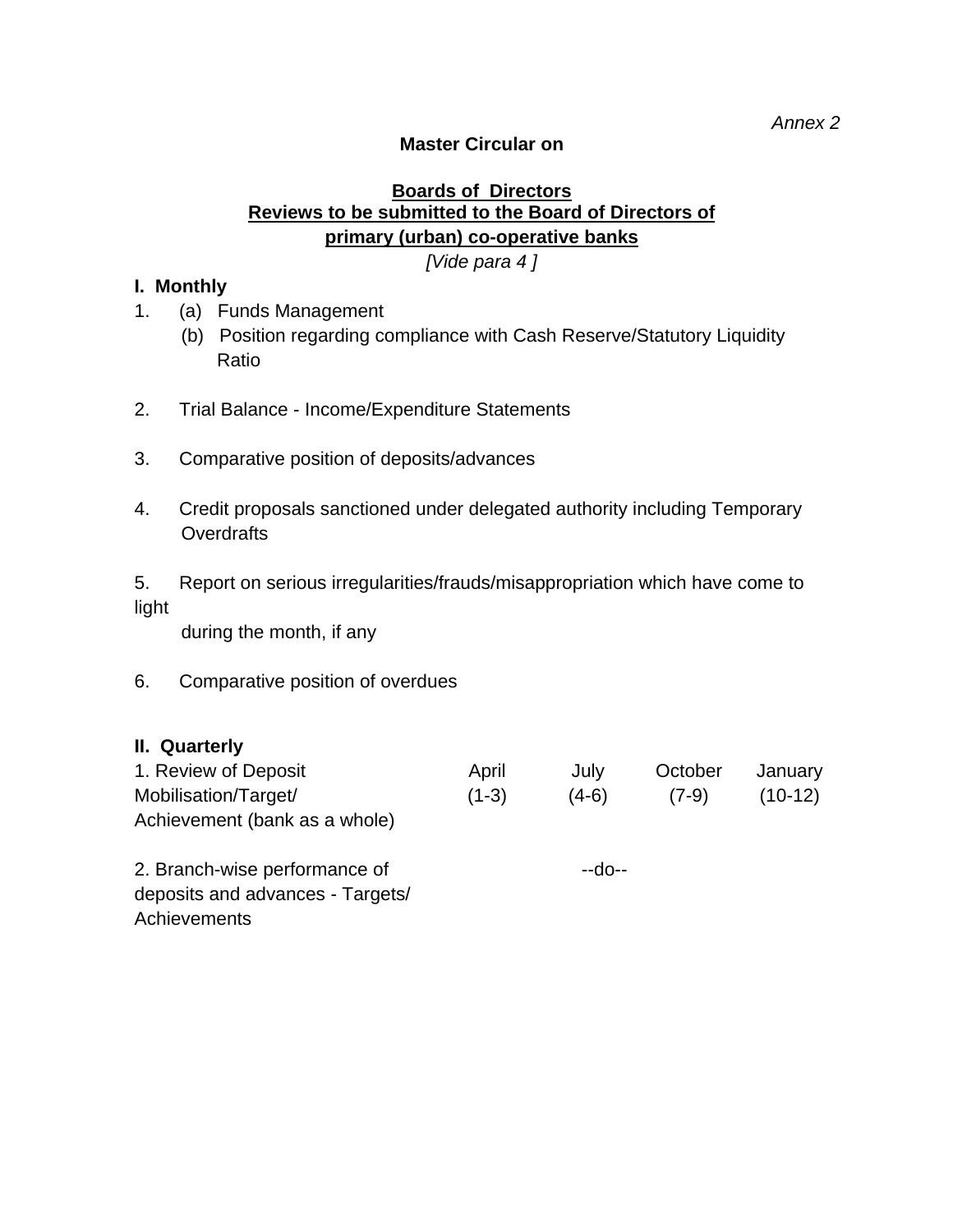| 3. Review of at least 25% of large<br>borrowal accounts (Rs. 5 lakhs<br>above<br>in case<br><b>of</b><br>and<br>non-<br>scheduled banks and Rs. 10 lakhs<br>and above in case of scheduled<br>banks - All such accounts to be<br>reviewed within a year) |                  | --do--                    |                         |                       |
|----------------------------------------------------------------------------------------------------------------------------------------------------------------------------------------------------------------------------------------------------------|------------------|---------------------------|-------------------------|-----------------------|
| 4. Review of recovery performance<br>as also action against defaulters                                                                                                                                                                                   |                  | --do--                    |                         |                       |
| 5. Inter-branch<br>Reconciliation/House-keeping<br>position of branches                                                                                                                                                                                  |                  | --do--                    |                         |                       |
| 6. Action taken on major frauds/<br>serious irregularities<br>7. Review of action taken on<br>internal inspection reports and<br>compliance                                                                                                              | April<br>$(1-3)$ | July<br>$(4-6)$<br>--do-- | October<br>$(7-9)$      | January<br>$(10-12)$  |
| 8. Advances to directors/their<br>relatives - observance of RBI<br>guidelines                                                                                                                                                                            | May<br>$(1-3)$   | August<br>$(4-6)$         | Novemb<br>er<br>$(7-9)$ | February<br>$(10-12)$ |
| 9.<br>Advances to single party/<br>connected group - observance of<br>RBI guidelines                                                                                                                                                                     |                  | --do--                    |                         |                       |
| <b>Review of Annual Business</b><br>10.<br>Plan                                                                                                                                                                                                          | April<br>$(1-3)$ | July<br>$(4-6)$           | October<br>$(7-9)$      | January<br>$(10-12)$  |
| III. Half-yearly                                                                                                                                                                                                                                         |                  |                           |                         |                       |
| Review of capital expenditure<br>1.<br>vis-à-vis capital budget                                                                                                                                                                                          |                  | January<br>$(7-12)$       |                         | July<br>$(1-6)$       |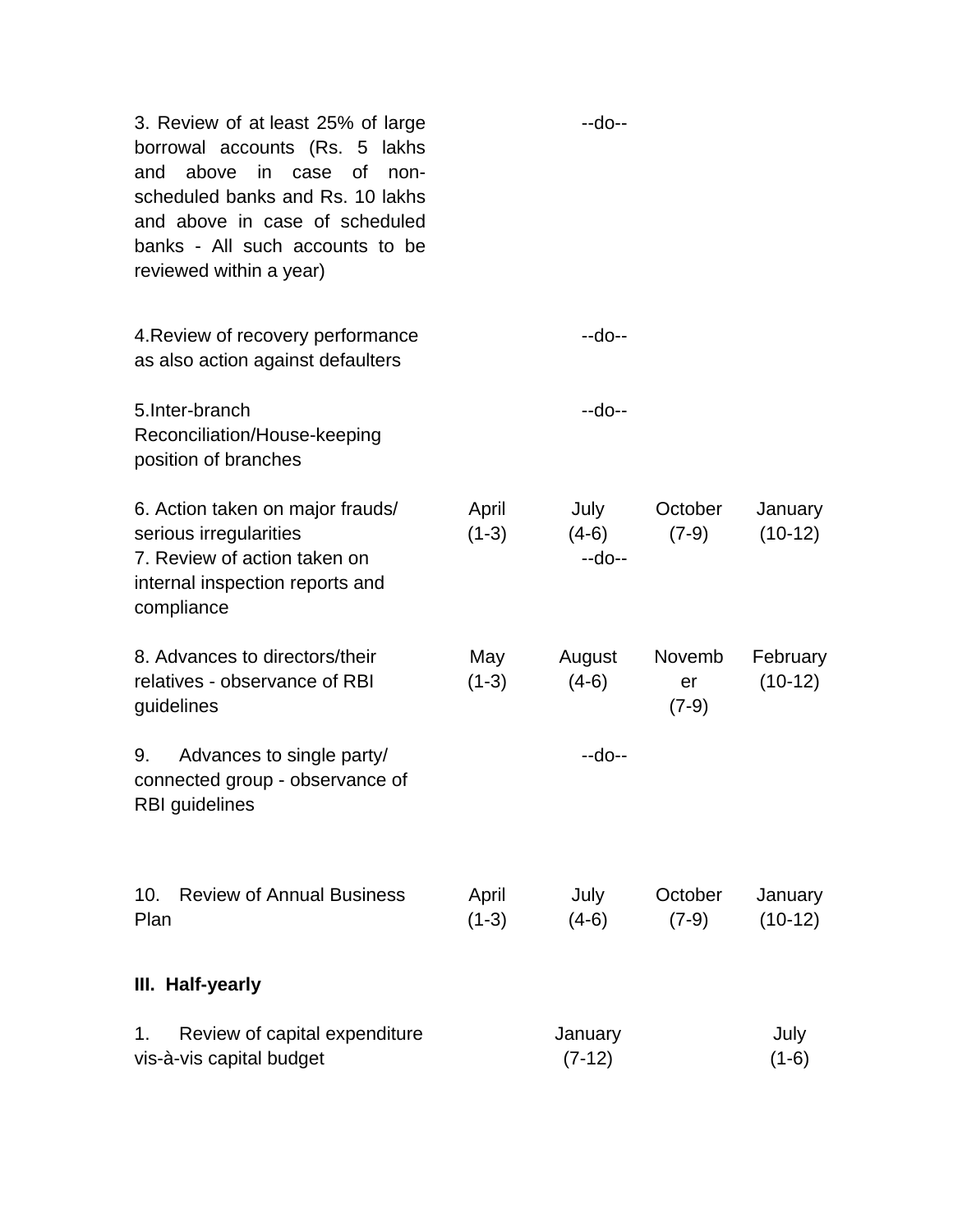| 2.  | Review of distribution of<br>deposits/ advances and credit<br>deposit ratio                          | February<br>$(7-12)$ | August<br>$(1-6)$   |
|-----|------------------------------------------------------------------------------------------------------|----------------------|---------------------|
| 3.  | Review of action taken on<br>concurrent audit report                                                 | --do--               | --do--              |
| 4.  | Review of action taken on the<br>findings of RBI Inspection Report/<br><b>Statutory Audit Report</b> | April<br>$(10-3)$    | October<br>$(4-9)$  |
| 5.  | Review of priority<br>sector/weaker section lendings                                                 | --do--               | --do--              |
| 6.  | Review of performance in<br>mobilisation of deposits under<br><b>NRE/FCNR</b> scheme                 | --do--               | --do--              |
| 7.  | <b>Review of Merchant Banking</b><br><b>Business</b>                                                 | --do--               | --do--              |
| 8.  | Review of action taken on<br>Audit/ Vigilance Committee of the<br><b>Directors</b>                   | --do--               | --do--              |
| 9.  | <b>Review of Customer Service</b>                                                                    | May<br>$(10-3)$      | November<br>$(4-9)$ |
| 10. | Review of security<br>arrangements                                                                   | --do--               | $-do-$              |
| 11. | Half-yearly working results/<br>Review of performance of<br>branches - income and<br>expenditure     | August<br>$(10-3)$   | February<br>$(4-9)$ |

# **IV. Annual**

|  | Review of bad debts proposed to be written-off | (April) |
|--|------------------------------------------------|---------|
|--|------------------------------------------------|---------|